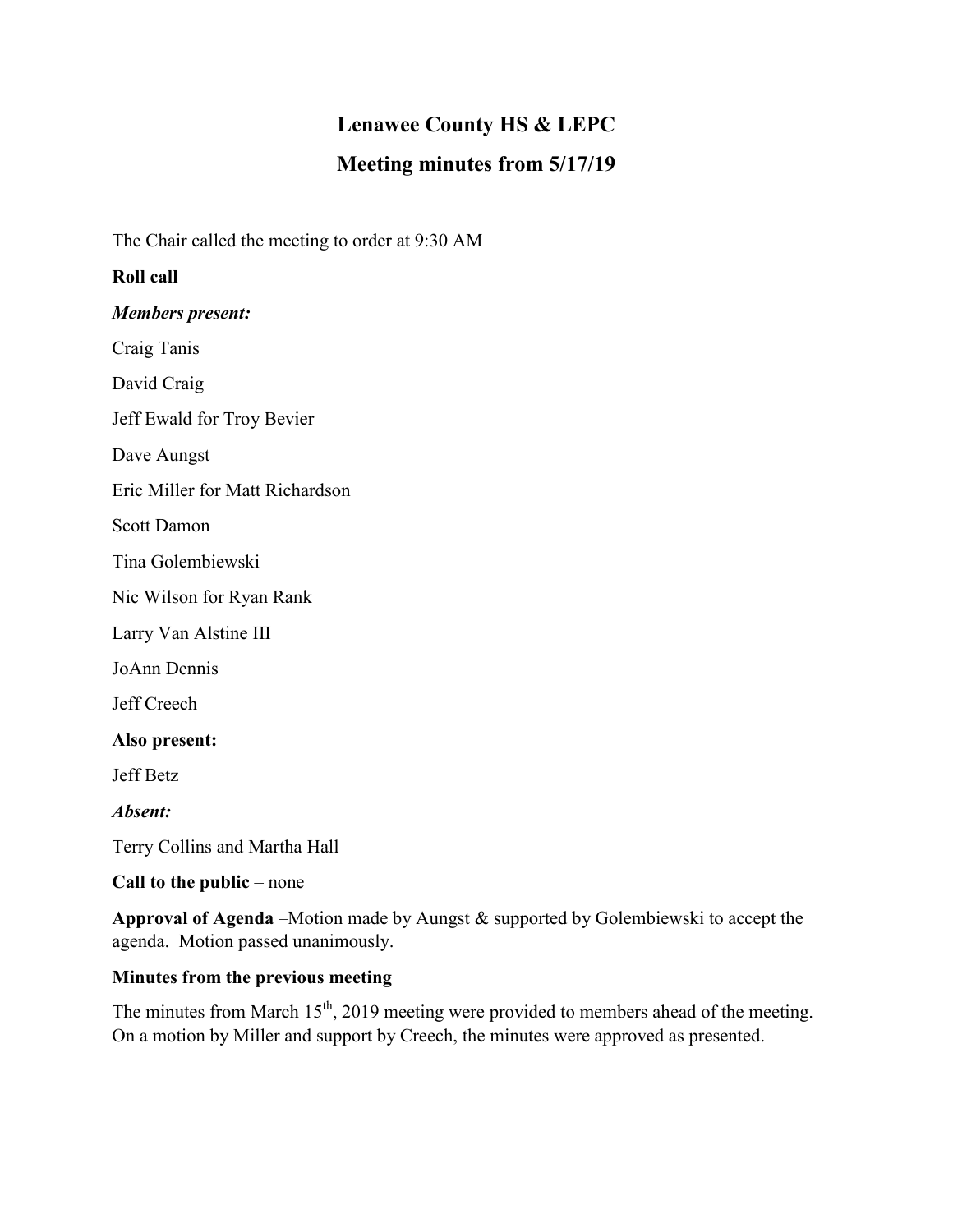**Financial report-** The secretary reviewed the FY16, FY17 & FY18 grant fund balance as well as the 234 Donation fund balance. The financial report was accepted on a motion by Dennis and support by Miller.

**Emergency Manager's report** – Written report submitted provided highlights of Emergency Manager's activities from March and April 2019.

**E-911 updates** -Lt. Aungst provided the committee a written report and gave an update on the 800 MHz radio project.

**Health sub-committee-** Tina Golembiewski reported on the Closed Point of Distribution Tabletop Exercise at ProMedica Bixby on April 25<sup>th</sup>.

**Drone Sub-committee** – Tanis updated the committee on chemical company donations for the County Drone Program. The sub-committee also requested approval from the committee as a whole to spend up to \$10,000 from the 234 Donation fund to pay for drone pilot training, policy & procedure creation, and small drone purchase. A motion was made by Damon and supported by Wilson. The motion passed unanimously

### **Old Business**

Tanis updated the committee on an additional MI-CIMS training class for the City of Adrian EOC personnel and a few remaining County EOC personnel taking place on June  $10^{th}$ .

### **New Business**

- Tanis updated the committee on an update to the Emergency Planning & Community Right-to-Know Act (EPCRA) which was also provided in writing prior to the meeting.
- Grant Requests
	- o FY16 LETPA Additional Gas Mask Cartridges \$540.97. In order to spend the remaining FY16 LETPA funds by the deadline of May  $31<sup>st</sup>$ , a request was made by Tanis to purchase additional gas mask cartridges under a previously approved gas mask cartridge project from FY16 LETPA. Motion was made by Wilson and supported by Miller. Motion passed unanimously to spend all remaining FY16 LETPA funds on gas mask cartridges.
	- o FY17 & FY18 LETPA Replacement Batteries for 800 MHz Portable Radios for Law Enforcement. A request was made by Van Alstine to purchase 1 replacement 800 MHz replacement battery for each law enforcement officer in the County for a total price not to exceed \$17,000 using all remaining FY17 LETPA funds (approximately \$5,237) and the remainder of the project balance from FY18 LETPA funds. Motion was made by Ewald and supported by Damon. Motion passed unanimously.
- Recommendation to Board of Commissioner's for Mario Bernardo to be the alternate for JoAnn Dennis. A motion was made by Miller and supported by Ewald and approved unanimously. Upon receipt of Bernardo's completed application, the recommendation will be forwarded to the full County Board of Commissioners.
- Tanis updated the committee on the W-2 Fuels Incident that occurred on April  $9<sup>th</sup>$ . Tanis also supplied the committee with W-2 Fuels written incident report prior to the meeting.